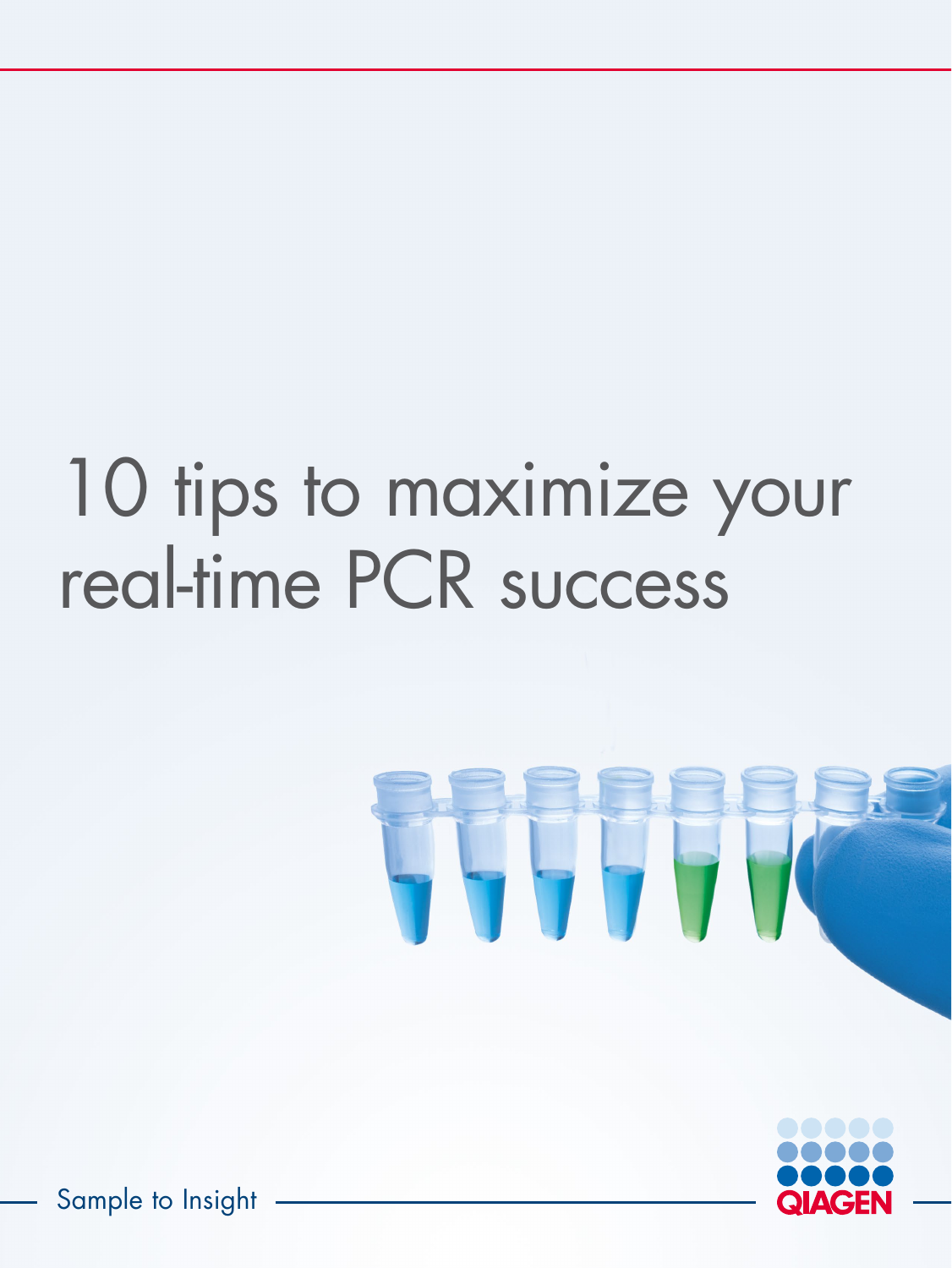# Improve your real-time PCR

#### 1) Use a high-quality nucleic acid template

PCR consists of multiple rounds of enzymatic reactions. Therefore, it is more sensitive to impurities (e.g., proteins, phenol, chloroform, salts, and EDTA) than single-step, enzyme-catalyzed reactions. Your nucleic acid templates should be pure: this is particularly important for real-time PCR because contaminants can interfere with fluorescence detection. Commercial suppliers offer a wide range of nucleic acid purification systems that yield pure, high-quality templates.

## 2) Determine the concentration and purity of your template

Check the integrity and size distribution of your purified total RNA using denaturing agarose gel electrophoresis and ethidium bromide staining or a capillary electrophoresis system. The ribosomal RNAs (rRNA) should appear as sharp bands or peaks. The apparent ratio of 28S rRNA to 18S rRNA should be approximately 2:1. If the ribosomal bands or peaks of a specific sample are not sharp, but rather appear as a smear towards smaller sized RNAs, it is likely that the sample suffered major degradation either before or during RNA purification.

Determine the concentration of your purified DNA or RNA template by measuring the absorbance at 260 nm  $(A_{260})$  in a spectrophotometer. Absorbance readings at 260 nm should fall between 0.15 and 1.0. Note that absorbance measurements at 260 nm cannot discriminate between DNA and RNA. Depending on the method used for template preparation, the purified DNA may be contaminated with RNA, or the purified RNA may be contaminated with DNA. If this is the case, the  $A_{260}$  value will be too high, leading to inaccurate quantification.

The ratio between the absorbance values at 260 nm and 280 nm  $(A_{260}/A)$  $A_{280}$ ) gives an estimate of the purity of the DNA or RNA template. As this ratio is considerably influenced by pH, the absorbance measurements should be made in 10 mM Tris-Cl at pH 7.5. In this buffer, pure DNA has an A<sub>260</sub>/A<sub>280</sub> ratio of 1.8–2.0, and pure RNA has an A<sub>260</sub>/A<sub>280</sub> ratio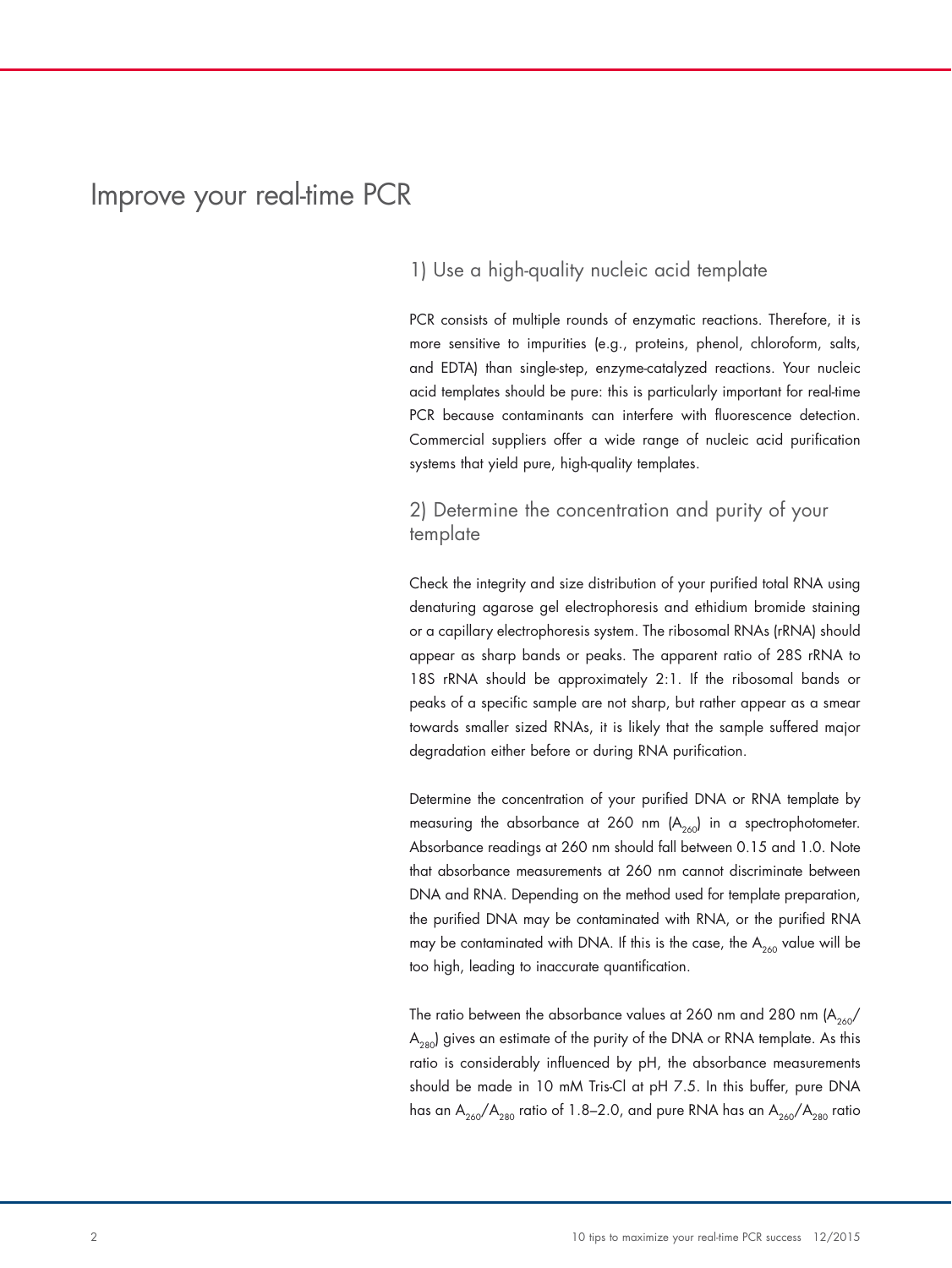of 1.9–2.1, although values of up to 2.3 are routinely obtained for pure RNA with some spectrophotometers. Lower ratios indicate the presence of contaminants, such as proteins.

## 3) Check your nucleic acid storage conditions

Store purified DNA at -20°C or -70°C under slightly basic conditions (e.g., Tris-Cl at pH 8.0 or a dedicated storage buffer from a commercial supplier), as acidic conditions can cause depurination of DNA. Store purified RNA at –20°C or –70°C in RNase-free water. It's best to store diluted solutions of nucleic acids (e.g., dilution series used as standards) in aliquots. If one of the tubes is accidentally contaminated, you can use a fresh one without worrying about contaminating the main stock. We recommend storing aliquots in dedicated tubes that prevent adherence of nucleic acids to the tube walls. Otherwise, the concentration of nucleic acids in solution may be reduced. Finally, it is important to thaw the aliquots once only. Repeated freezing and thawing damages the nucleic acids.

#### 4) Use the optimal template amount

Even for low-abundance targets, we recommend using no more than 100 ng of template RNA or cDNA. Generally, 1–100 ng of template will be sufficient. With the appropriate qPCR kit, you can detect as little as one target copy corresponding to 3 pg of DNA. Template purity is important if you are adding large volumes of low concentration template to the reaction. Using highly pure DNA or RNA, the template can contribute up to 40% of your final reaction volume as long as you don't exceed the recommended template amounts. If you use cDNA from an RT reaction as your template, don't let the volume of undiluted RT reaction exceed 10% of the final PCR volume.

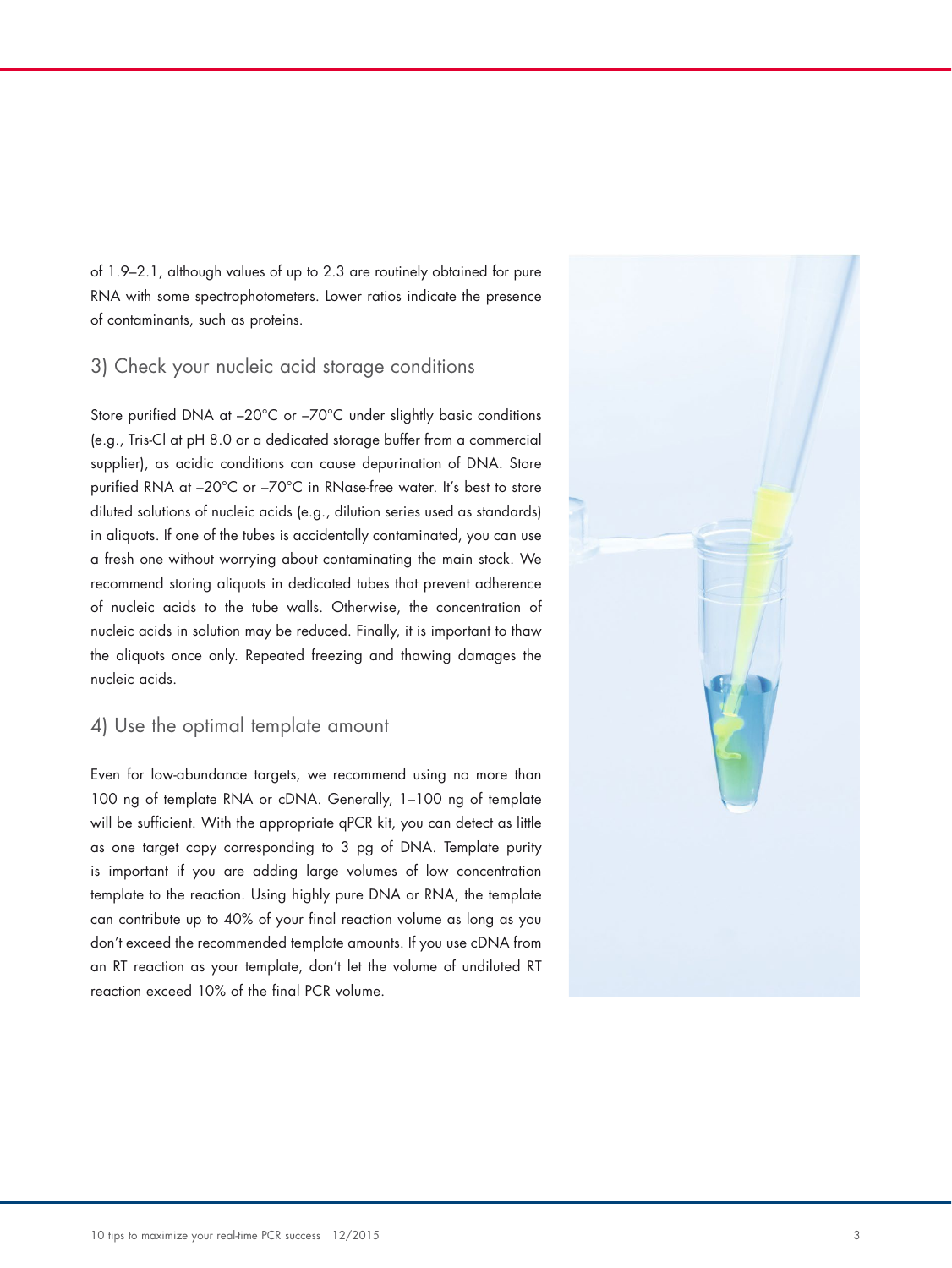

# 5) Determine reaction efficiency for every new primer pair

The amplification efficiencies of the various qPCR setups generally differ because the efficiency of primer annealing, the GC content of the sequences to be amplified, and the qPCR product sizes generally vary for the two genes. The quantification of the targets differs depending on whether the two targets are amplified with the same reaction efficiency. To ensure accurate quantification, you should determine the reaction efficiency for every qPCR assay by preparing a standard curve.

You can compare the amplification efficiency of 2 genes (targets A and B) by preparing a dilution series for both genes from a reference RNA or cDNA sample. Then, you amplify each dilution series in real-time one-step or two-step RT-PCR. Use the resulting  $\mathsf{C}_\mathsf{\tau}$  values to construct standard curves for targets A and B. You can calculate the amplification efficiency (E) for each target according to the following equation:

$$
E = 10^{(-1/5)} - 1
$$

where S is the slope of the standard curve.

6) Store primers and probes correctly

For optimal results in real-time PCR and RT-PCR, obtain your primers and probes from an established oligonucleotide manufacturer. Resuspend the lyophilized primers and probes upon receipt, and check their concentrations using spectrophotometry. Dissolve the lyophilized primers and probes in TE buffer consisting of 10 mM Tris·Cl and 1 mM EDTA at pH 8.0 to provide a 100 μM stock solution, and divide this into small aliquots so you can avoid repeated freezing and thawing. We do not recommend storing primers at concentrations below 10 μM. Keep reconstituted primers at –20°C and monitor them for signs of decreased functionality if stored for more than a year. Protect labeled primers and probes from light.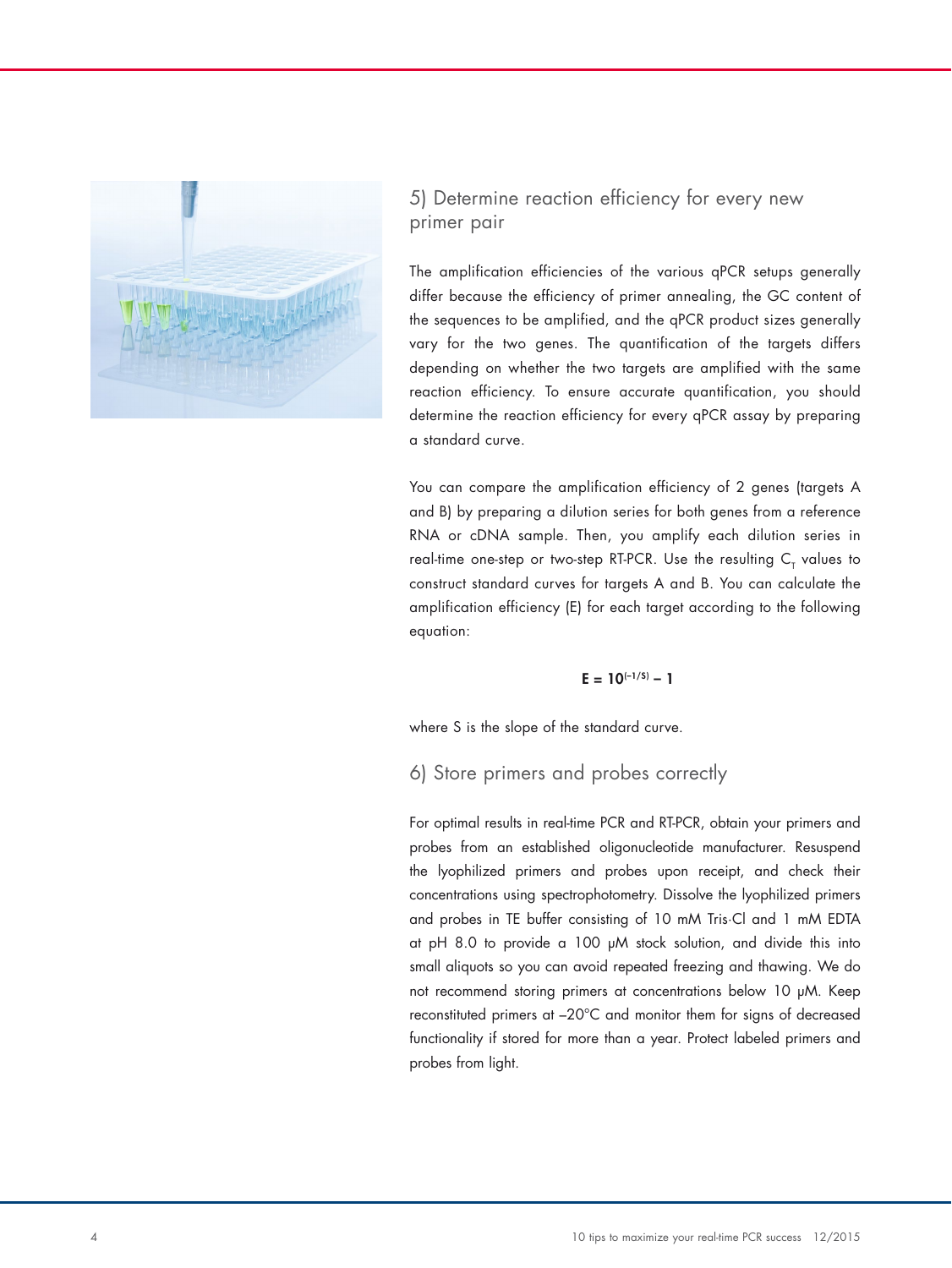#### 7) Prevent contamination

You should minimize the potential for sample cross-contamination and nucleic acid carryover from one experiment to the next. Use aerosolresistant pipette tips. Work in designated, separate areas and use separate pipettes for pre and post-amplification steps. Wear gloves and change them often. Don't open reaction tubes after amplification is complete, because opening increases the risk of contaminating subsequent reaction setups with the amplified product.

#### 8) Mix all of your reaction components well

Before assembling your qPCR reaction, briefly mix, and then centrifuge all of your reaction components. Gently swirl the enzyme-containing master mix or invert the master mix tube a few times and briefly vortex other components, such as template nucleic acid, and primer and probe solutions. However, you have to avoid over-vortexing, because it can cause bubbles to form, which can interfere with fluorescence detection and reduce enzymatic activity. Always centrifuge all of your reaction components briefly after mixing to collect the contents at the bottom of the vessel and eliminate any air bubbles from the solution.

## 9) Perform control reactions

In real-time PCR, controls prove that the signal obtained from the experimental samples represents the amplicon of interest. All qPCR experiments should include a no-template control, and one-step reactions should also include a no-RT control.

#### No-template controls

A no-template control (NTC) allows you to detect contamination of the PCR reagents or primer-dimers. An NTC reaction contains all of the realtime PCR components except the template. Detection of fluorescence in an NTC reaction indicates the presence of contaminating nucleic acids or primer dimerization.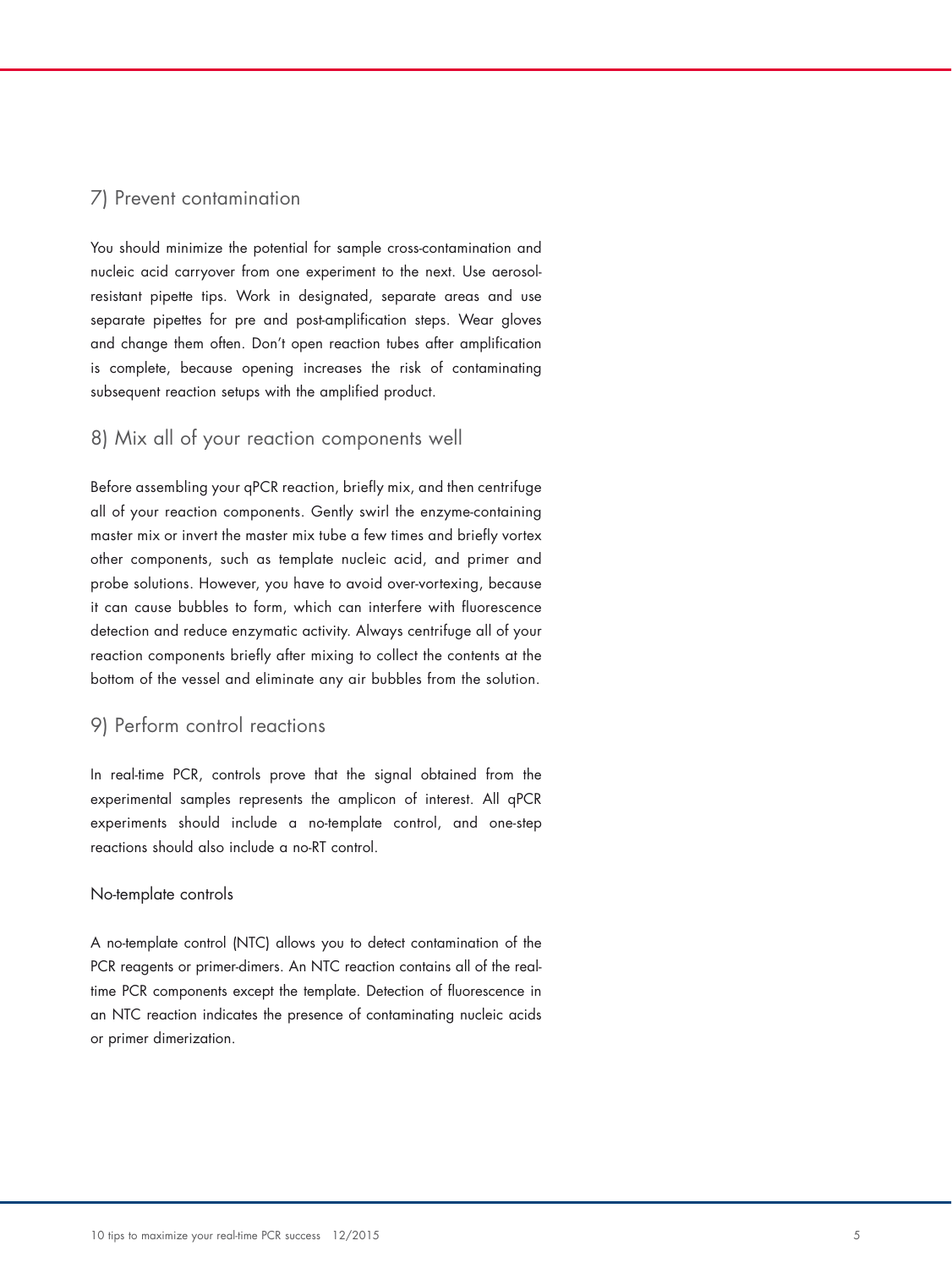#### No-RT control

A no-RT control involves real-time RT-PCR carried out without reverse transcriptase. You should always include one when performing gene expression analysis. For viral load monitoring, a no-RT control may be necessary, depending on the sample type and the life cycle of the virus species detected. Since reverse transcription cannot take place, a no-RT control reaction allows you to detect contaminating DNA, such as DNA from viral sequences integrated into the host genome. Remove contaminating DNA with DNase treatment before you start your onestep RT-PCR.

#### Internal positive control

An internal positive control tests for the presence of PCR inhibitors. If you carry out a duplex reaction where the target sequence is amplified with one primer–probe set, the control sequence (i.e., the internal positive control) is amplified with a different primer–probe set. The internal positive control should be at a high enough copy number for accurate detection. If the internal positive control is detected, but the target sequence is not, then this indicates that the amplification reaction was successful and that the target sequence is absent (or present at too low a copy number to be detected). If the internal positive control is not detected, then amplification failed, most likely due to the presence of PCR inhibitors.

#### Positive control

You may need a positive control, for example, when you're amplifying a new target sequence and you want to confirm that the primer set or primer–probe set works. A positive control can be an absolute standard, which is a nucleic acid template of known copy number that provides quantitative information. Absolute standards include nucleic acids from established cell lines, plasmids containing cloned sequences, and in vitro-transcribed RNA, and they are commercially available or can be generated in the lab. A positive control can also be a known positive sample, which is usually a substitute for an absolute standard and used only to test for the presence or absence of a target.